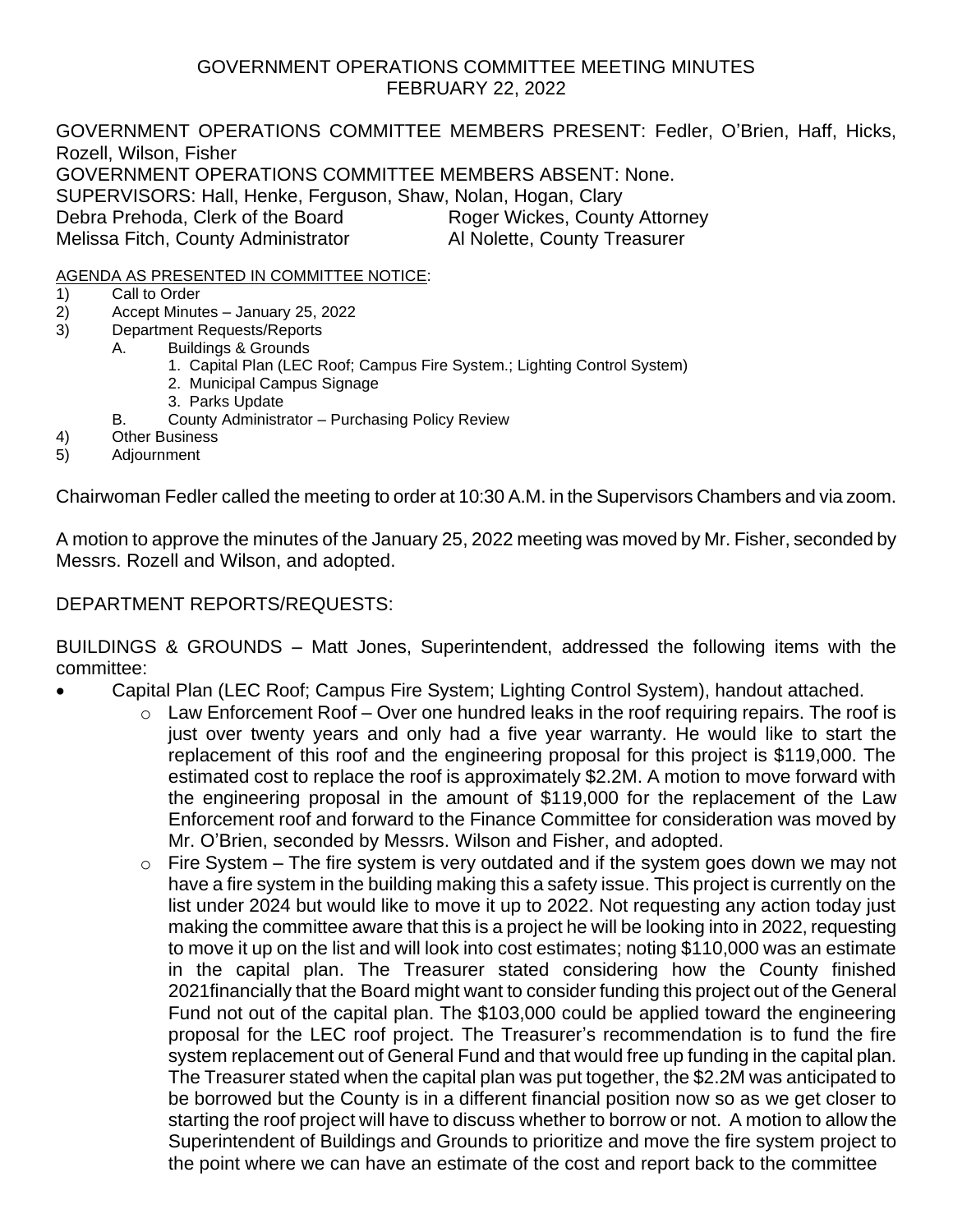within sixty days was moved by Mr. Wilson, seconded by Mr. Fisher, and adopted.

- $\circ$  Lighting Control System The lighting control system is not in the capital plan but is something that should be considered. This system is outdated and with energy prices going up it should be looked and after further discussion might be added to the capital plan list of projects. The Superintendent stated he plans to meet with the County Administrator and County Treasurer again to update the plan.
- $\circ$  Campus Plan The Superintendent asked what is the goal of the County with this campus and with the buildings. There is a DPW study going on for the barns. Need to look at what are the goals with the former Valmet building and house on Olive Street. Campus goals would help with making decisions on future projects. The County Administrator recommends having some Supervisors participate in the campus plan discussions. The campus was reviewed but no study ever moved forward. Mr. Wilson stated a master plan for the campus is a good idea and should include Burgoyne and all that space. A master plan would provide guidance going forward on what projects to put their efforts into working on. Mr. Rozell is willing to participate in a subcommittee. The Superintendent is not looking for a big study because we are not there yet. Chairwoman Fedler stated Chairman Hall has to appoint the working group so suggested the County Administrator and Superintendent of Buildings and Grounds get together and come up with some ideas for the group to discuss.
- Parks Update Working on getting lifeguards trained and certified.
- Municipal Campus Signage He has been working under the County Administrator's lead on getting new signage throughout the campus directing people where to go. Identified signs that are out dated and looking to replace the sign in front of the complex on Rt. 4. The bricks in the slate sign have aged and it is falling apart and would like to replace with a sign to be made by the DPW sign shop and nicely displayed; border/flowers.
- Parking Mr. O'Brien stated with the campus opening back up and anticipating more on site business that we should try and make sure that there are parking spots available and not all taken up with employee parking. The County Administrator stated that would not be a bad message to send out and could send out a message reminding employees where they should be parking. The Superintendent stated the shortage of parking spaces has not gone away and more employees have been added.
- DPW Barns:
	- o Middle Falls Regarding the Middle Falls barn, the Superintendent was approved to enter negotiations regarding purchasing a piece of property and he should have more information to report at the next meeting. Received quotes to have the County property and the land interested in acquiring surveyed.
	- o Fort Ann Special Government Operations committee meeting has been scheduled for Tuesday, March 1<sup>st</sup> at 10 A.M. to present the Fort Ann DPW barn consolidation study.

COUNTY ADMINISTRATOR – Melissa Fitch, Administrator, addressed the following items with the committee:

• Purchasing Policy Review – The new Purchasing Coordinator has been reviewing the County's purchasing policies and the procurement policy addresses sole source purchases but does not include a cost threshold that would require Board approval over a certain dollar amount. The County Administrator is recommending Board approval for sole source purchases over \$50,000. A motion to amend the purchasing policy to state that a threshold for sole source purchases above which committee approval and Board authorization by resolution would be required proposing that this threshold match the current threshold for the bid awards which is the fifty thousand dollars was moved by Mr. O'Brien, seconded by Mr. Wilson, and adopted. Mr. O'Brien asked in the policy, the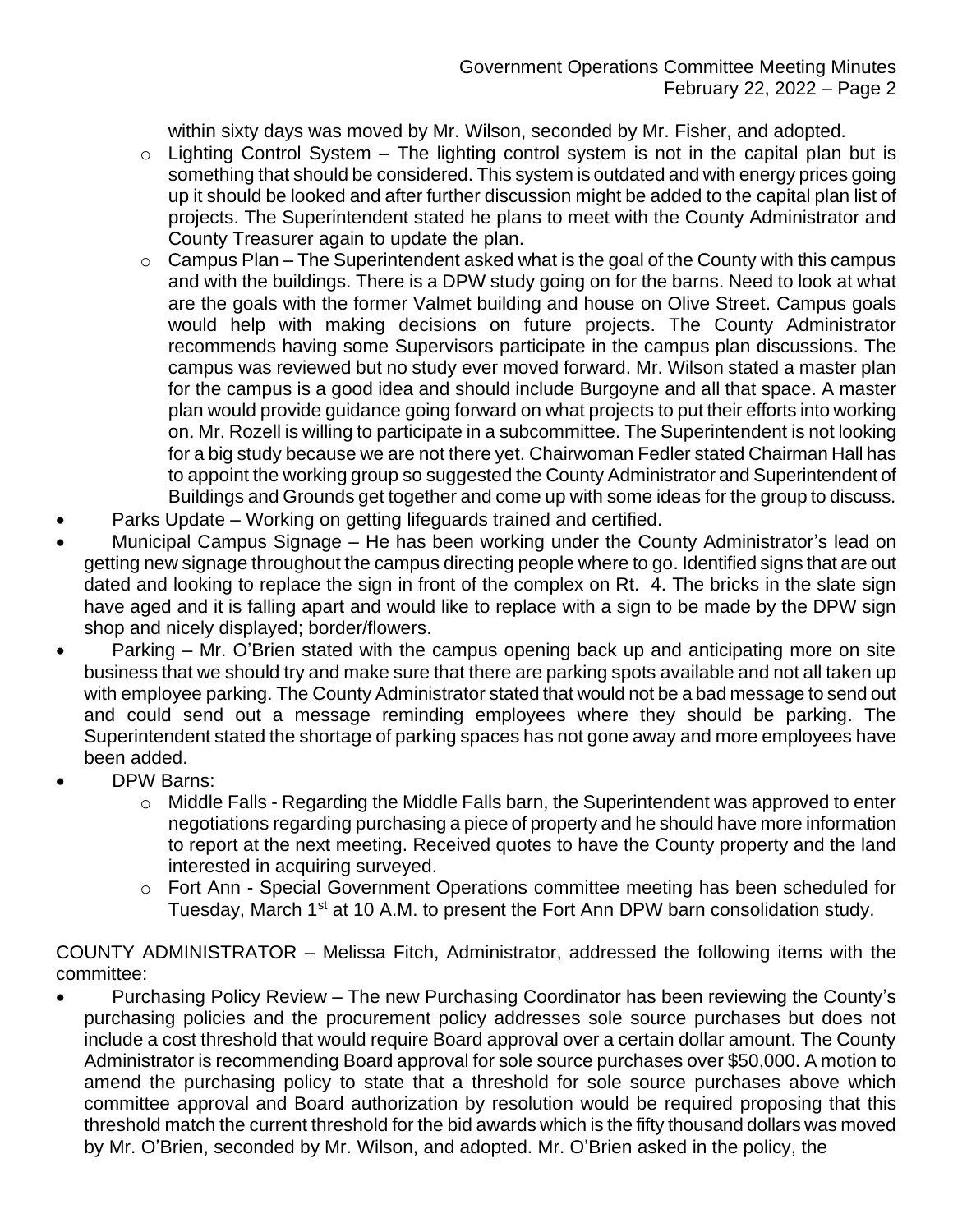professional services states RFP but no mention of RFQ. The County Attorney looks at those as interchangeable. The Treasurer stated there are very different rules in the awarding of an RFP or RFQ. An RFP you are bound by the results but professional services are exempted under GML 103. The County Administrator feels they look at both now.

### OTHER BUSINESS:

Zoom meeting verses in person meeting. Several Supervisors are very much in support of having the zoom meetings because they are easier to access and attendance improved. One idea that has come up is the monthly Board meeting would be held in person and the zoom would be an available option for committee meetings. Support expressed for zoom committee meetings and in person only committee meetings. The County Attorney stated the only difference between COVID and pre-COVID is the no requirement to notice for the clerk the fact that the person is not attending in person and to publish the location from which they are participating to allow public participation. Zoom has always been an option it just that the technology has not been present to do it. Currently the notice requirement has been temporarily suspended and there is a proposal to make that change permanent. He stated the membership is participating on zoom and the meetings are also live streamed. Mr. Haff would like zoom and live stream to continue in the small committee room. Mr. Shaw would like department heads to attend in person because he has difficulty hearing them on zoom. Chairwoman Fedler stated it is the consensus except for Mr. Shaw that we can continue as is with zoom meeting as long as we are allowed and no objections voiced.

Temperature Checks – The understanding was that they were going to stay in place until review by Public Health and the CDC guidelines. Chairman Hall stated individual employees would not have to take the temperature check when coming in to work but for accountability purposes people coming in from the outside would still take their temperature and sign in for notification purposes if needed. Most state and federal buildings require people to register so they know who is in the building in case of emergencies. Temperature items were going to be discussed at the Health meeting with Public Health in attendance. Mr. Haff stated if a policy affects the County campus, a municipal building, it must go to the full Board. A motion to remove all these barriers, temperature checks, signing in and plastic barriers, was moved by Mr. Haff and seconded by Mr. Fisher. Discussion. Mrs. Clary stated signing in is a normal process done at schools and on hiking trails as an example. Currently there is no state of emergency in effect at the County. The County Attorney stated the Deputy Sheriff is protecting our asset, the employees. The County Clerk who has sat at the door for nine months as people came to the office stated there is no intimidation or animosity over the temperature checks and having them sign in. Many people thank the office for keeping them safe and protected and we are protecting everyone including our employees. The Public Health Director is not available for tomorrow's Health meeting so the County Administrator stated concerns are related to public safety and recommends sending this matter to that committee meeting on March 1<sup>st</sup>. A motion to forward to Public Safety to recommend removal of all of these barriers was moved by Mr. O'Brien but it did not receive a second. It was stated if you vote no you can do that. The motion to remove all these barriers; temperature checks, signing in and plastic barriers, was moved by Mr. Haff, seconded by Mr. Fisher, and defeated on the following roll call vote: AYES (2) Haff, Fisher, NOES (4) Fedler, O'Brien, Rozell, Wilson, ABSENT (1) Hicks. Mr. Wilson will put this on the agenda for the Public Safety Committee meeting.

The meeting adjourned at 11:52 A.M.

*Debra Prehoda, Clerk Washington County Board of Supervisors*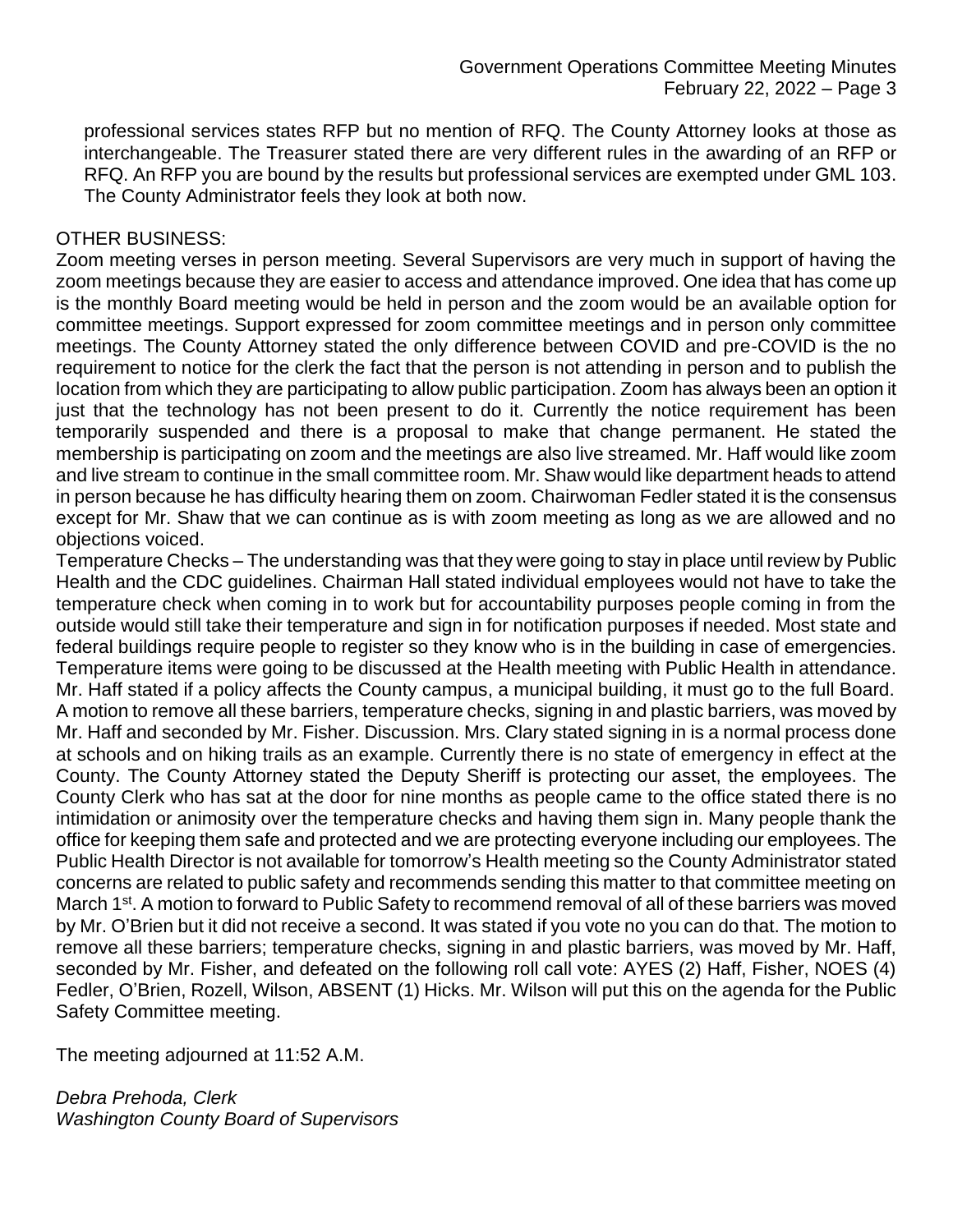#### WASHINGTON COUNTY TREASURER 5-YEAR CAPITAL PLAN SUMMARY FOR THE PERIOD 01/01/2021-12/31/2025

|                                             |           |              |                         | <b>FUNDING</b>                |                     |                   |                               |                      |
|---------------------------------------------|-----------|--------------|-------------------------|-------------------------------|---------------------|-------------------|-------------------------------|----------------------|
| <b>Project Name</b>                         | Cap Proj# | Project Year | <b>Project Estimate</b> | <b>Project Cash</b>           | <b>Debt Service</b> | <b>ARP Monies</b> | Unfunded                      | <b>Total Funding</b> |
| Burgoyne Avenue Roof Replacement            | 125       | 2021         | \$717,900.00            |                               | \$717,900.00        |                   |                               | \$717,900.00         |
| Burgoyne Avenue Parking Lot - Phase I       | 125       | 2021         | \$51,362.00             | \$51,362.00                   |                     |                   |                               | \$51,362.00          |
| Jail Rooftop Units (2)                      | 125       | 2021         | \$378,000.00            | \$378,000.00                  |                     |                   |                               | \$378,000.00         |
| <b>Barn Consolidation Study</b>             | 125       | 2021         | \$53,500.00             | \$53,500.00                   |                     |                   |                               | \$53,500.00          |
| Total FY 2021                               |           |              | \$1,200,762.00          | \$482,862.00                  | \$717,900.00        | \$0.00            | \$0.00                        | \$1,200,762.00       |
| <b>Burgoyne Avenue Campus Upgrades</b>      | 125       | 2022         | \$150,000.00            | \$150,000.00                  |                     |                   |                               | \$150,000.00         |
| Jail Roof Replacement Engineering           | 125       | 2022         | \$120,000.00            | \$120,000.00                  |                     |                   |                               | \$120,000.00         |
| Jail Roof Replacement                       | 125       | 2022         | \$2,000,000.00          |                               |                     |                   | \$2,000,000.00                | \$2,000,000.00       |
| Engineering - Fort Ann & Middle Falls Barns | 125       | 2022         | \$250,000.00            |                               |                     | \$250,000.00      |                               | \$250,000.00         |
| Fort Ann Barn                               | 130       | 2022         | \$2,500,000.00          |                               |                     | \$2,500,000.00    |                               | \$2,500,000.00       |
| Middle Falls Barn                           | 130       | 2022         | \$2,500,000.00          |                               |                     | \$2,500,000.00    |                               | \$2,500,000.00       |
| Total FY 2022                               |           |              | \$7,520,000.00          | \$270,000.00                  | \$0.00              |                   | \$5,250,000.00 \$2,000,000.00 | \$7,520,000.00       |
| Main Complex Elevator Replacements (3)      | 125       | 2023         | \$270,000.00            | \$270,000.00                  |                     |                   |                               | \$270,000.00         |
| Jail Rooftop Units (2) - Final              | 125       | 2023         | \$300,000.00            |                               |                     | \$300,000.00      |                               | \$300,000.00         |
| Total FY 2023                               |           |              | \$570,000.00            | \$270,000.00                  | \$0.00              | \$300,000.00      | \$0.00                        | \$570,000.00         |
| Main Complex Fire System Upgrade            | 125       | 2024         | \$110,000.00            |                               |                     | \$103,920.00      | \$6,080.00                    | \$110,000.00         |
| Total FY 2024                               |           |              | \$110,000.00            | \$0.00                        | \$0.00              | \$103,920.00      | \$6,080.00                    | \$110,000.00         |
|                                             |           |              |                         |                               |                     |                   |                               |                      |
| DPW Shop Engineering                        | 125       | 2025         | \$500,000.00            | \$128,287.00                  |                     |                   | \$371,713.00                  | \$500,000.00         |
| Total FY 2025                               |           |              | \$500,000.00            | \$128,287.00                  | \$0.00              | \$0.00            | \$371,713.00                  | \$500,000.00         |
| <b>Grand Total All Years</b>                |           |              |                         | \$9,900,762.00 \$1,151,149.00 | \$717.900.00        | \$5,653,920.00    | \$2,377,793.00                | \$9,900,762.00       |

### **Capital Plan Capital Project Recap:**

|                                         | <b>Budget</b> | Expenses     | Encumbrances | Unexpended   |
|-----------------------------------------|---------------|--------------|--------------|--------------|
| Contingency                             | 518,287.00    | 0.00         | 0.00         | 355,549.00   |
| <b>Contingency ARP</b>                  | 653,920.00    |              |              |              |
| Cooling Tower Replacement 2019          | 167,895.00    | 167,895.00   | 0.00         | 0.00         |
| LEC RTU Replacement 2019                | 499,800.00    | 499,800.00   | 0.00         | 0.00         |
| 2019 Access Control                     | 26,214.00     | 26,213.73    | 0.00         | 0.27         |
| Purchase of Real Property               | 275,668.00    | 275,668.14   | 0.00         | (0.14)       |
| 2020 LEC RTU Replacement                | 378,000.00    | 9,453.20     | 0.00         | 500,546.80   |
| DPW - Fuel System Upgrades              | 145,662.00    | 145,641.15   | 0.00         | 20.85        |
| St. Paul Elevator Upgrade               | 93,112.00     | 93,112.00    | 0.00         | 0.00         |
| Fort Ann Barn Engineering Study         | 30,000.00     | 0.00         | 30,000.00    | 0.00         |
| Middle Falls Barn Engineering Study     | 23,500.00     | 0.00         | 23,500.00    | 0.00         |
| <b>Access Control</b>                   | 50,000.00     | 0.00         | 0.00         | 50,000.00    |
| Burgoyne Ave Generator Purchase         | 42,500.00     | 42,500.00    | 0.00         | 0.00         |
| Burgoyne Ave Roof Engineering           | 81,883.00     | 81,882.03    | 0.00         | 0.97         |
| Burgoyne Ave Parking Improvements       | 51,362.00     | 47,462.17    | 0.00         | 3,899.83     |
| Burgoyne Ave Arch. Survey               | 19,000.00     | 0.00         | 19,000.00    | 0.00         |
| Burgoyne Ave Roof Replacement           | 717,900.00    | 679,630.00   | 38,270.00    | 32,100.00    |
| Burgoyne Ave Repairs & Revonations      | 150,000.00    | 0.00         | 0.00         | 150,000.00   |
| <b>SAN Replacement</b>                  | 83,525.00     | 83,525.00    | 0.00         | 0.00         |
| Pulse - VPN                             | 11,318.00     | 11,317.50    | 0.00         | 0.50         |
| Datacenter                              | 29,340.00     | 29,340.18    | 0.00         | (0.18)       |
| Domain Controller                       | 7,575.00      | 7,575.00     | 0.00         | 0.00         |
| <b>Burgoyne Technology Improvements</b> | 70,124.00     | 69,773.54    | 0.00         | 350.46       |
| Firewall Replacement 2020               | 74,320.00     | 43,570.00    | 0.00         | 30,750.00    |
| Cradlepoint Replacement                 | 64,700.00     | 57,981.90    | 9,800.00     | (3,081.90)   |
| Interfund Transfer to General Fund      | 96,000.00     | 96,000.00    | 0.00         | 0.00         |
| Total                                   | 4,361,605.00  | 2,468,340.54 | 120,570.00   | 1,120,136.46 |